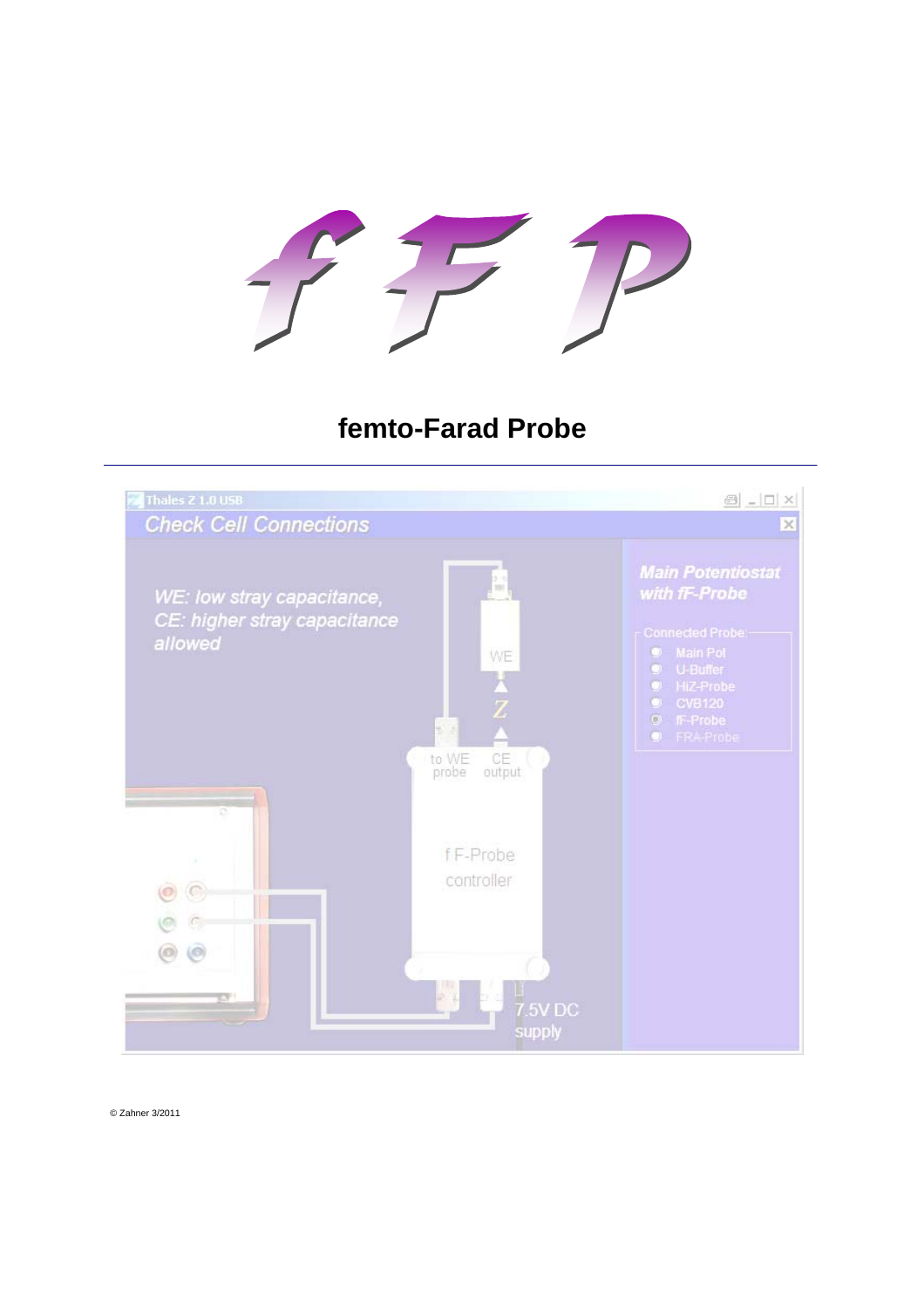

| 1. Introduction and Function Principle _________   | 3                       |
|----------------------------------------------------|-------------------------|
| 2. Technical Data <b>Annual Strategier Advisor</b> | $\overline{\mathbf{4}}$ |
|                                                    | -5                      |
| 4. Installation and Set Up ____                    | 6                       |
|                                                    | 6                       |
| 5. Sample Object Connection_                       |                         |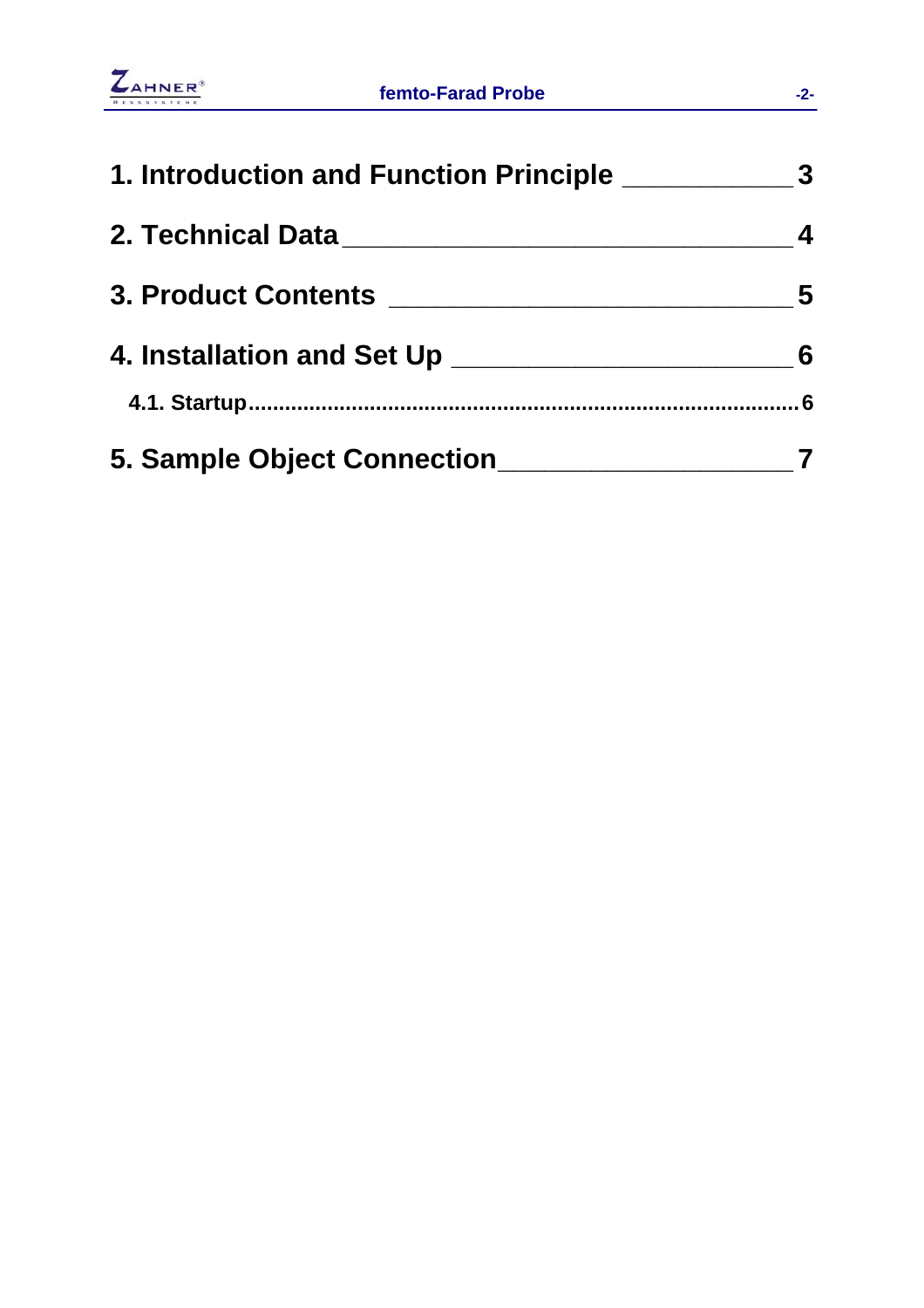

#### <span id="page-2-0"></span>**1. Introduction and Function Principle**

Electrochemical Impedance measurement, like the measurement of any physical magnitude, underlies certain restrictions regarding the available dynamic range of the measured magnitude. In EIS it is important to acquire data from very low impedance objects like fuel cells as well as from very high impedance objects like from coatings or passive films. The first requires a force-sense principle known as "Kelvin Scheme" using separate wiring circuits for voltage measurement and test current ([Fig. 1\)](#page-2-1) provided by a power operational amplifier called "potentiostat". The force-sense principle is also necessary in any case, where one has to work with one or even two reference electrodes, what is the case very often in electrochemistry. Under this condition the measurement of high impedance objects like small capacities has to struggle with the influence of the unavoidable stray capacitances from the wiring. Using the best case front end for that purpose from Zahner, the HIZ probe, one may still keep the advantage from the potentiostatic Kelvin principle, but has to accept an uncertainty of  $\pm$  0.5 pF nevertheless. This is an extremely competitive accuracy for normal EIS instruments but still insufficient to measure capacities below some pF with sufficient precision.



<span id="page-2-1"></span>Fig. 1 Potentiostatic Kelvin scheme for EIS measurements. Left hand side: schematic with Potentiostat/Galvanostat PG, current measurement A, potential measurement V and the object under test Z. Right hand side: Kelvin connection of a three electrode cell with working electrode WE, counter electrode CE and reference electrode RE to the IM6/Zennium ECW.

The transimpedance principle [\(Fig. 2\)](#page-2-2) is more adequate for the determination of small capacities than the Kelvin scheme. It is restricted to two-pole objects: instead of separate voltage-sense and current feed circuits, it is characterised by a voltage source output and a current sense input, both referenced to a common ground.



<span id="page-2-2"></span>Fig. 2 The trans-impedance principle for the determination of small capacities: SO "hot" test signal output, VGI "virtual ground" signal input,  $Z$  device under test, V, A voltage and current measurement,  $C_{si}$  and  $C_{so}$  parasitic stray capacitance at the input and output terminal.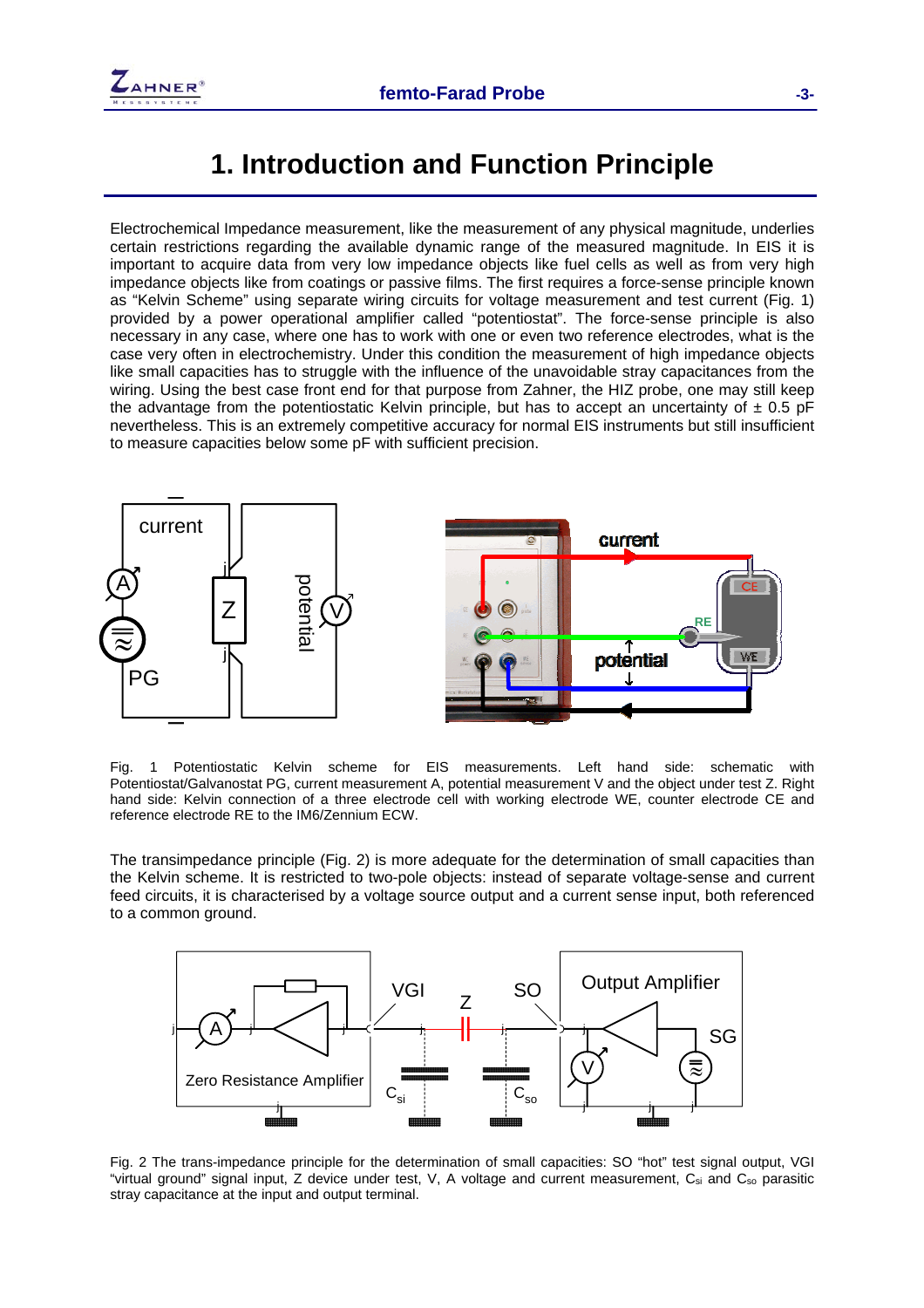

The current sense input is kept to zero potential (virtual ground). Even high capacitive stray current from the voltage output to ground (through  $C_{\text{SO}}$ ) do not affect the current measurement accuracy at the sense input because the measured current is determined solely by the immediate transadmittance between output and input. The stray capacitive load at the sense input  $(C_{\text{SI}})$  on the other hand does not carry any current, because it appears "connected" between ground and virtual ground. Therefore both stray capacities do nominally not affect the measurement accuracy.

For the requirements of the Clemson University, SC, Zahner developed its femto-Farad Probe following this principles with state of the art technology, realized as a subsystem of the IM6/Zennium instruments.

Similar to the HIZ-Probe, the femto-Farad Probe works as a front-end to the IM6/Zennium-potentiostat. Apart from its limited current capability, all basic functionalities of the Thales software are supported. In particular impedance spectroscopy can be applied. Due to the fact, that the primary measurement magnitude is the complex impedance, besides the sample capacity, resistive and DC contributions can be determined as well.

<span id="page-3-0"></span>

|                                                             | 2. Technical Data                                                                                                                                                             |
|-------------------------------------------------------------|-------------------------------------------------------------------------------------------------------------------------------------------------------------------------------|
| Frequency range<br>Current auto ranging, defeatable         | $10\mu$ Hz – 1MHz                                                                                                                                                             |
| Current ranges                                              | 0 - ± 40nA<br>$± 40 - ± 400nA$<br>$\pm$ 400nA - $\pm$ 4µA<br>$\pm$ 4 - $\pm$ 40 $\mu$ A                                                                                       |
| Voltage range<br>Resolution of any range                    | ± 4V<br>18 Bit                                                                                                                                                                |
| Capacity offset<br>Capacity resolution<br>Capacity accuracy | $\pm$ 1 fF <sup><math>\degree</math></sup><br>$\pm$ 0.1 fF <sup><math>\dot{\phantom{1}}</math></sup><br>$\pm$ 0.25% of reading $\pm$ 2 fF <sup><math>\rightarrow</math></sup> |

 $*($ current range  $\pm$  40nA, AC amplitude  $\geq$  100mV, zero DC current)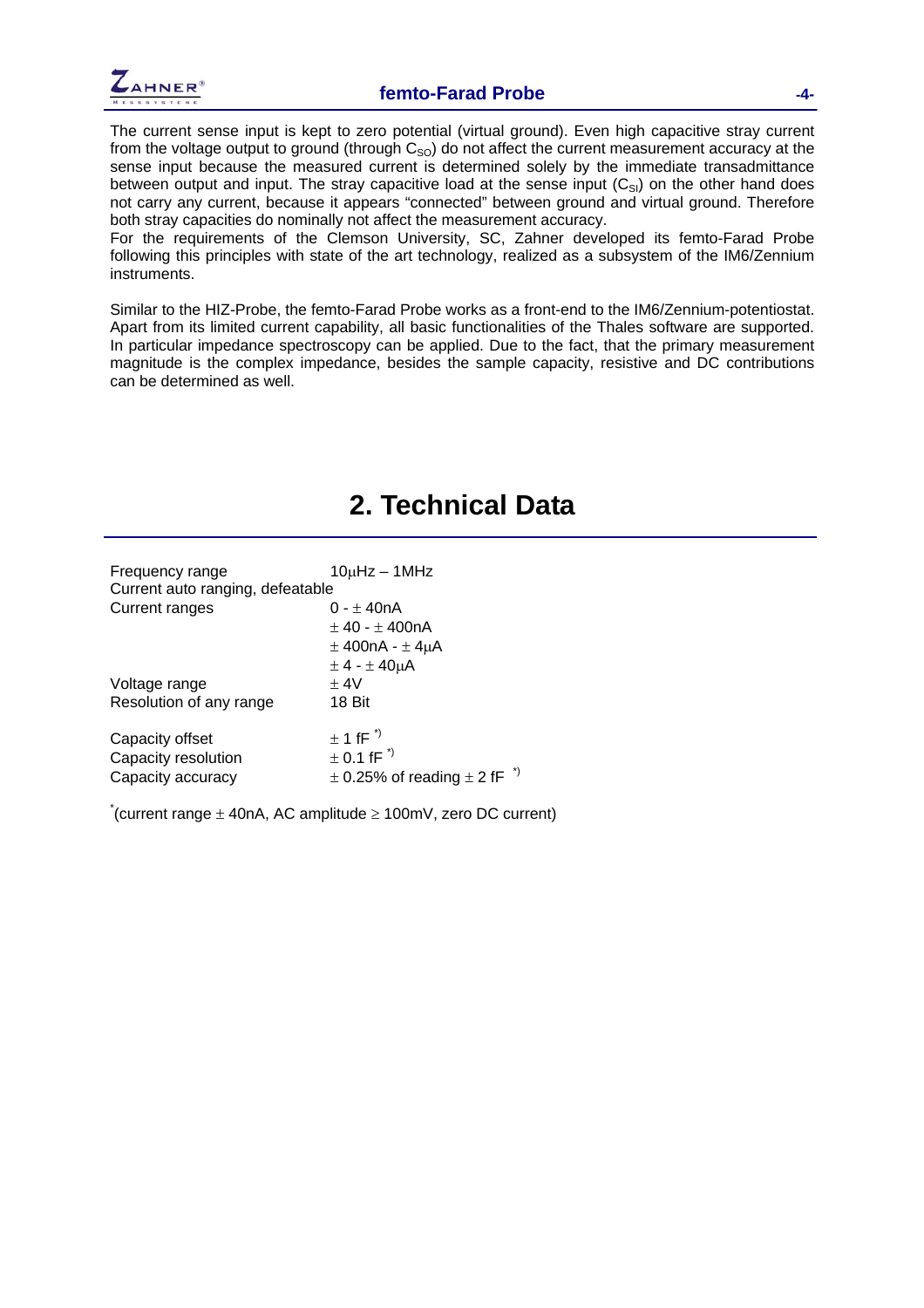

## <span id="page-4-0"></span>**3. Product Contents**

The fF-Probe delivery consists of a controller box  $(\mu$ -controller, test signal output amplifier and input signal conditioning), the current-to-voltage converter box ("fF-Probe"), a 7.5V-DC power supply, cable connectors from the controller box to the ECW potentiostat outputs E-probe & I-probe and a cable connector between controller box and current-to-voltage converter box.



Fig. 3: The delivery contend.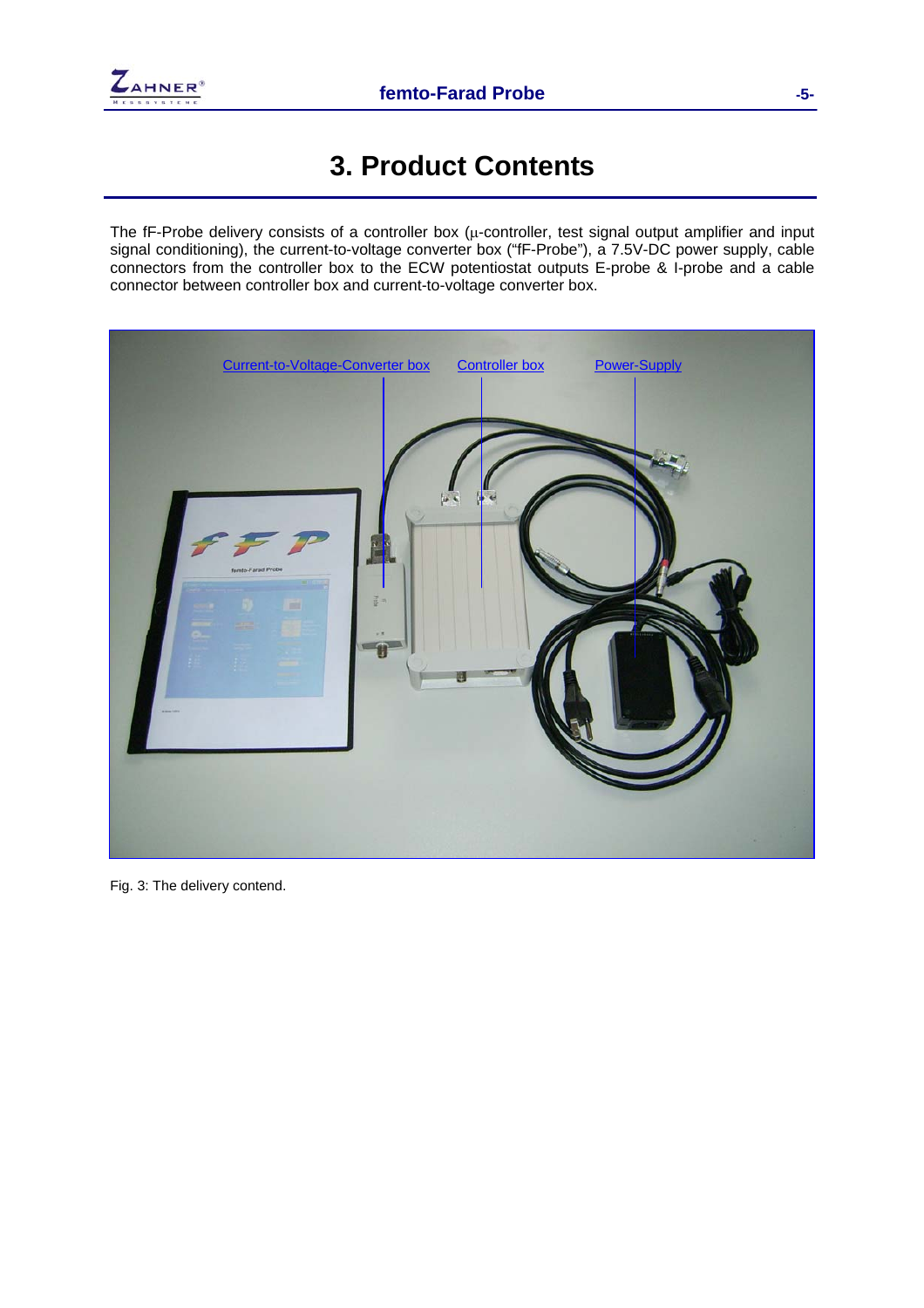## <span id="page-5-0"></span>**4. Installation and Set Up**

#### <span id="page-5-1"></span>**4.1. Startup**

Be sure, that the controller box is connected to the current-to-voltage converter box and to the 7.5V-DC power supply. Switch on the fF-Probe and let the instrument settle for some seconds. Enter the ECW potentiostat menu, for instance from the pulldown menu -> "control potentiostat" or from any measuring function panel in order to get access to the "check cell connections" function. Check the "fF-Probe" entry ([Fig. 4\)](#page-5-2).



Fig. 4 Activation of the fF-Probe mode through "control potentiostat"->"check cell connections"->"fF-Probe"

<span id="page-5-2"></span>A graph appears showing the wiring and the sample connection of the fF-Probe schematically (Fig. 5).



Fig. 5 fF-Probe page of the "check cell connection" function.

Connect the "E" & "I"-probe cables of the fF-Probe controller box to the corresponding outlets of the potentiostat after quitting the "check cell connections" page. The instrument is now ready for measurement.